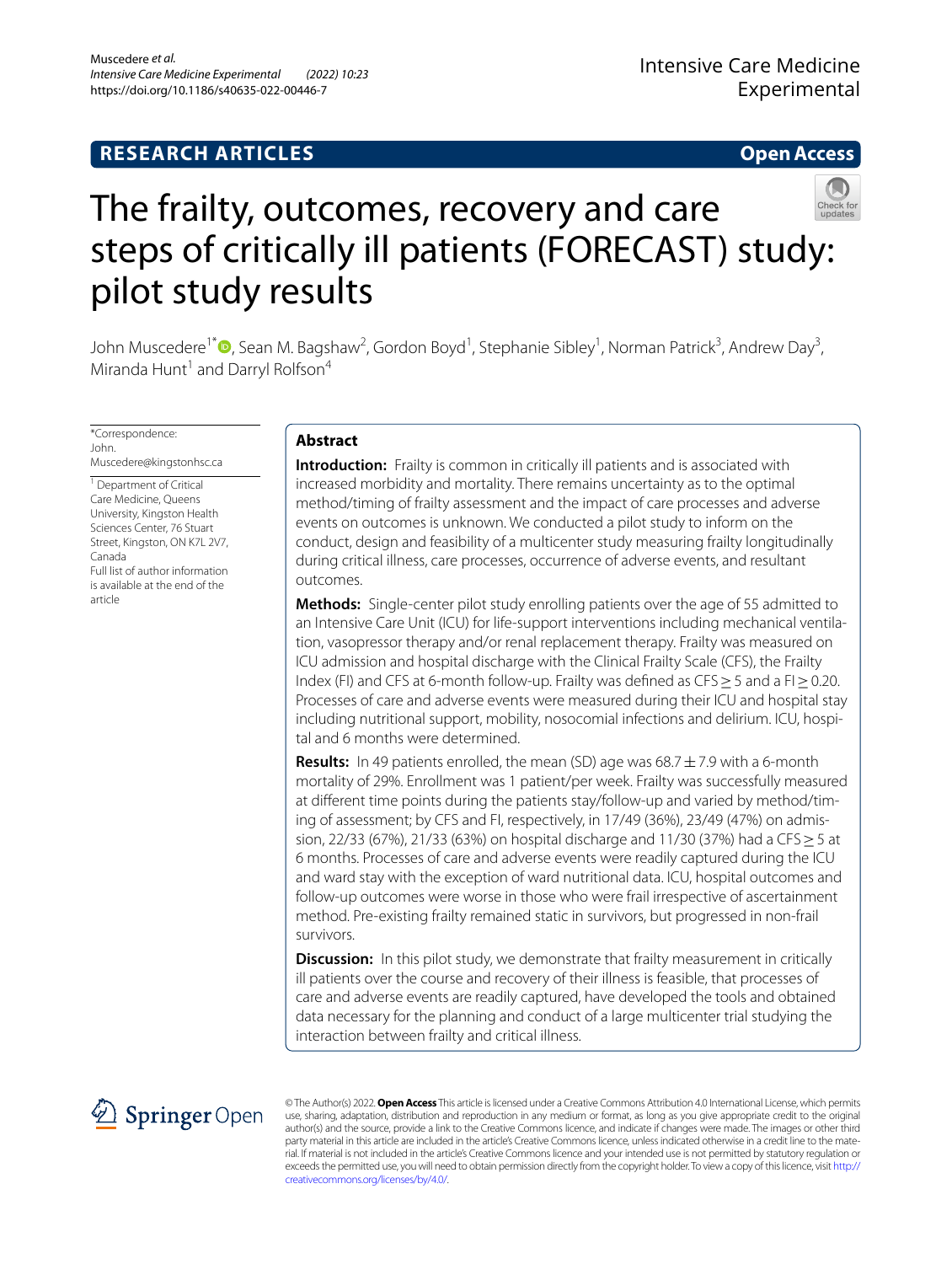**Keywords:** Frailty, Clinical frailty scale, Frailty index, Critical care outcomes, Adverse events, Care processes

# **Introduction**

Frailty is defned as a state of increased vulnerability resulting from reduced physiological reserve and loss of function in multiple systems reducing the ability to cope with normal or minor stressors [\[1](#page-10-0)]. It is associated with increased risk of physical, cognitive and functional decline, adverse health outcomes and mortality  $[2]$  $[2]$ . Thirty to forty percent of older individuals requiring hospitalization and treatment in Intensive Care Units (ICUs) are frail and it is associated with worse outcomes including increased hospital and long-term mortality compared to those not frail  $[3, 4]$  $[3, 4]$  $[3, 4]$ . As an example, the presence of frailty as measured with the Clinical Frailty Scale (CFS) has been found to be associated with increased ICU and 30-day mortality with a linear increase in mortality as the CFS increases [[5\]](#page-10-4). All of the studies studying frailty in critical care populations have used the CFS, Frailty Index (FI) or the Frailty Phenotype to identify and measure frailty [\[6](#page-10-5), [7\]](#page-10-6).

Most of the ICU frailty studies reported to date have anchored their assessment of frailty status upon admission to ICU. The measurement of frailty during hospitalization and longitudinally after recovery from critical illness has been done in a few studies. A pilot study found that measuring frailty on hospital discharge after ICU admission with the Frailty Phenotype [\[8\]](#page-11-0) was feasible and correlated with poor long-term outcomes. Geense et al. found that frailty measured with the CFS increased at hospital discharge as compared with admission but then declined over the follow-up period of 3 and 12 months [\[9](#page-11-1)]. Brummel et al. found that the majority of patients frail (CFS  $\geq$  5) at 3 or 12 months were not frail at ICU admission and that worsened frailty states were present in over 40% of the participants at 3 and 12 months; frailty was commonly associated high levels of disability and cognitive impairment [\[10](#page-11-2)]. Both of these large studies concluded that further study on associated and potential modifable factors was required.

Although the evidentiary base linking frailty with poor outcomes is convincing, knowledge gaps exist with regard to the interaction between critical illness and frailty. First, the reasons for worse outcomes from critical illness in those who are frail remain unknown. Possible reasons include reduced homeostatic reserve, the presence of preexisting illness or co-morbidities, premorbid loss of muscle mass or sarcopenia and preexisting chronic infammation associated with frailty [[11,](#page-11-3) [12\]](#page-11-4). Second, it is possible that the treatment received is infuenced by the presence of frailty leading to diferent therapies or limitation of treatment for those who are frail. Third, there is a scarcity of data on the impact of ICU treatments received on outcomes. Finally, for patients admitted to ICU without frailty who become frail from their acute illness, it is unknown if the development of frailty while critically ill has the same prognostic signifcance as that acquired in the community. Further, it is unknown as to how and to what degree the presence of frailty on hospital discharge predicts long-term outcomes and response to rehabilitation.

To inform these knowledge gaps, a large multicenter observational study measuring frailty at diferent time points, using a variety of frailty instruments, reporting on the processes of care received and long-term outcomes is required. To guide the planning of this study, we undertook a single-center pilot study and herein we report the results. We hypothesized that an adequately powered multicenter observational study measuring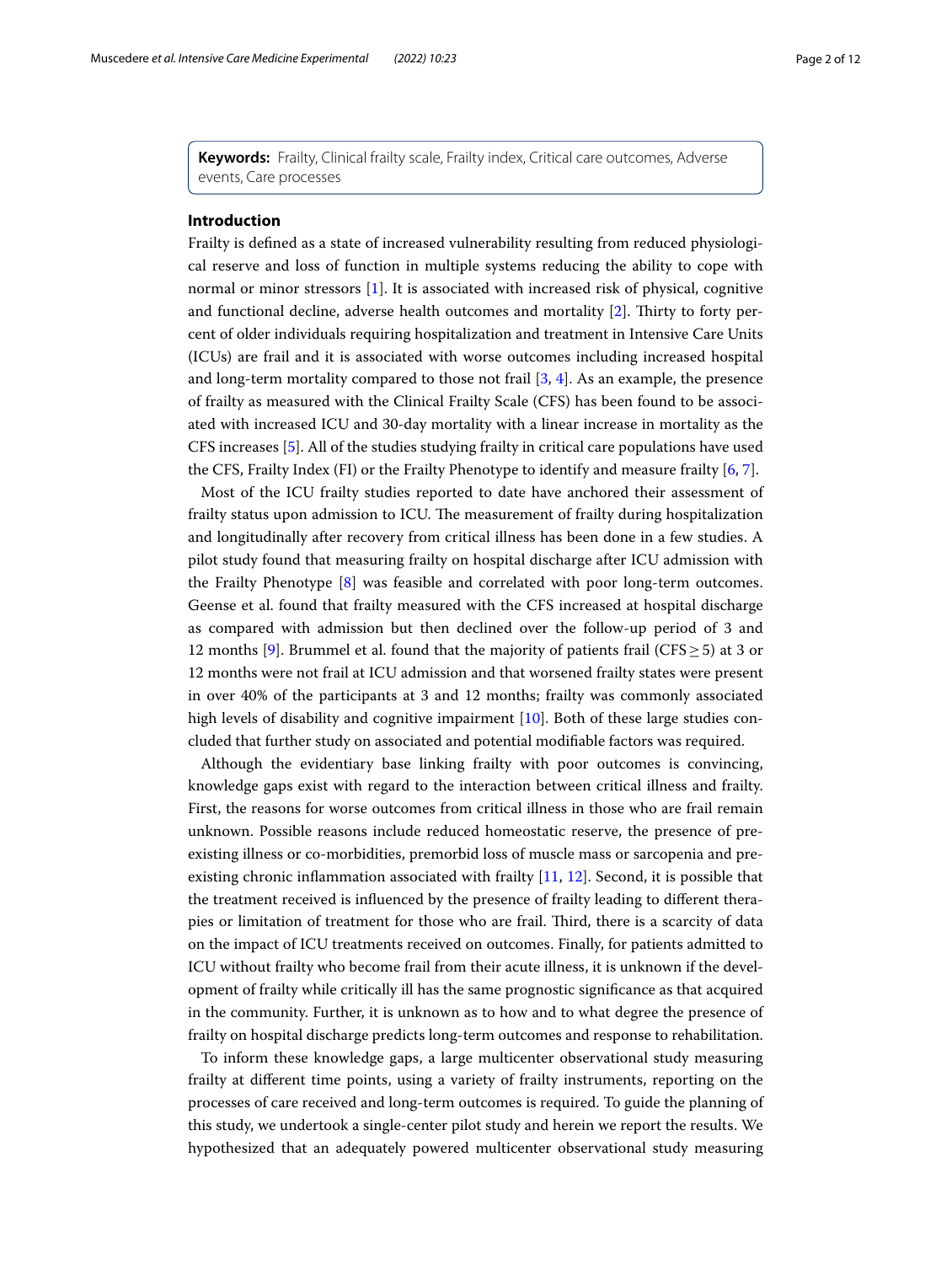frailty at diferent time points, collecting data on the processes of care and long-term outcomes during the course of critical illness was feasible. For this pilot study we had the following objectives: (1) to evaluate feasibility based on the recruitment rate, consent rate and long-term follow-up metrics; (2) to demonstrate that frailty can be measured on hospital discharge; (3) to demonstrate that the processes of care of interest in ICU, inhospital post ICU discharge and 6-month follow-up could be collected.

# **Methods**

A single-center, prospective observational pilot study of consecutive patients admitted to a tertiary care, medical-surgical ICU for treatment of life-threatening illness. We included patients over the age of 55 admitted to the ICU and receiving at least one lifesupport intervention for greater than 24 h. The eligible life-support interventions for this study were mechanical ventilation (invasive or non-invasive), receipt of intravenous vasopressors/inotropes or the receipt of acute dialysis greater than 24 h. We excluded patients who were in the ICU greater than 72 h; had limitations of treatment on ICU admission although an isolated no cardio-pulmonary resuscitation (CPR) order was acceptable; had a life expectancy less than 6 months; did not have family or caregivers available to collect collateral history; were not able to speak English and medical translators were not available; and had structural neurological disease necessitating the ICU admission including stroke or spinal cord pathology. In addition, we excluded patients in whom it was anticipated that 6-month follow-up would not be possible including lack of consent or inability to return for follow-up. As there were no therapeutic interventions, all care decisions were left to the treating clinicians.

We collected frailty status on ICU admission and hospital discharge using the CFS and a frailty index based on a modifed geriatric assessment (Additional fle [1](#page-10-7): Appendix 1)  $[13, 14]$  $[13, 14]$  $[13, 14]$  $[13, 14]$  $[13, 14]$ . The timing of frailty assessment was anchored at 2 weeks prior to the acute illness and was defned as a CFS≥5 or a frailty index≥0.20. All data were collected from surrogates unless the patient was able to directly provide the data. We collected data at ICU admission including severity of illness (APACHE II [[15\]](#page-11-7)), co-morbidities (Charlson Co-Morbidity Index [[16\]](#page-11-8)), activities of daily living (Katz Index of Independence in Activities of Daily Living [[17\]](#page-11-9)) and the presence of cognitive dysfunction (The Informant Questionnaire on Cognitive decline in the elderly (IQCODE) [[18\]](#page-11-10)). During the patient's ICU stay, we collected daily data on the treatment provided, including nutrition (protein, calories received), sedation/analgesia regimens (sedative and analgesic agents administered, mobility (ICU Mobility Scale [\[19](#page-11-11)]), and involvement of physiotherapy on that day of care. Further we collected daily data on the occurrence of adverse events including delirium (Confusion Assessment Method for the Intensive Care Unit (CAM-ICU) [\[20](#page-11-12)], evidence of nosocomial infections including antibiotic utilization and positive microbial cultures. On discharge from ICU and during the patient's remaining hospitalization the same data were collected with modifcations for the ward environment (Confusion Assessment Method [\[21](#page-11-13)], highest level of mobility of that day categorized as bed, up to chair, walking with assistance or walking independently). Frailty was again assessed at hsopital discharge using the CFS or FI. Patients were urged to return for an in-person follow-up at 6 months where we again determined their frailty status using the CFS and outcomes including mortality and morbidity, indices of healthcare utilization (including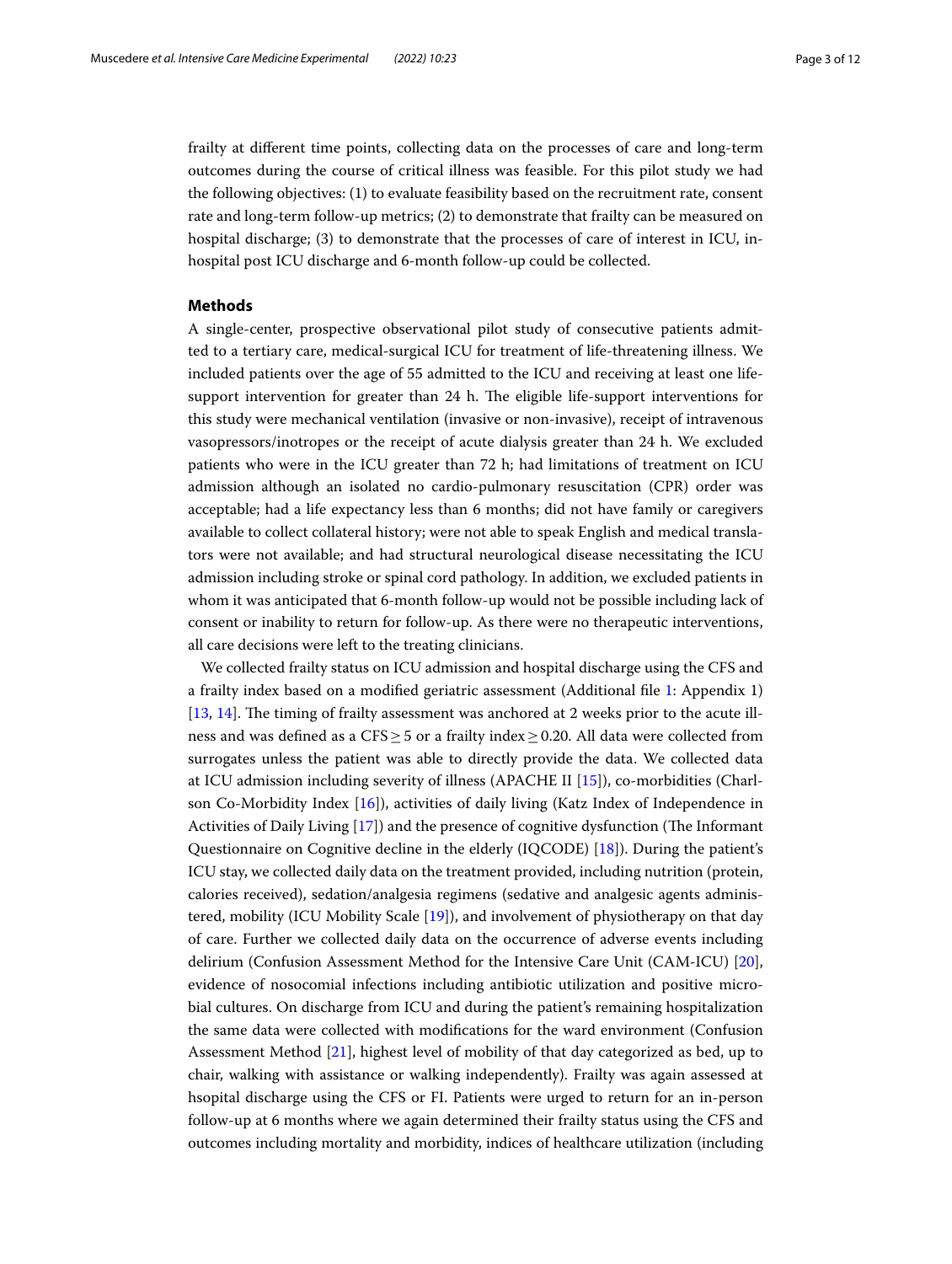hospital readmission and emergency room visits), need for institutionalization and quality of life (Euro-QoL 5D-5L [[22\]](#page-11-14)). All the data were collected electronically using a RED-CAP database hosted at Queens University [\[23](#page-11-15)].

# **Statistical analysis**

In order to be able to conduct a large multicenter study, we defned feasibility as an enrollment rate greater than 1 per week and a consent rate of 70%. To be able to evaluate feasibility, we aimed for a convenience sample of 50 patients for the pilot. For reporting of data, continuous variables are reported as means and standard deviations (SD), except for skewed variables which are reported as means, quartiles and ranges. Categorical variables are reported as counts and percentages.

# **Ethics**

Research Ethics Board (REB) approval was obtained from Queens University Health Sciences Research Ethics Board. If the patient was able to consent, consent and data were obtained from the patient. If the patient was unable to consent, consent was obtained from the substitute decision-maker. When the patient regained capacity, consent for ongoing participation was obtained from them for further data collection.

# **Results**

Fifty patients were enrolled in the study; 1 withdrew consent and 12 people died leaving 37 patients at hospital discharge, as outlined in Fig. [1](#page-4-0). Of these 35 patients survived to the 6-month follow-up visit and 30 were available for assessment. The characteristics of the enrolled cohort are found in Table [1](#page-5-0). The mean (SD) age was  $68.7 \pm 7.9$ , with the majority being male and a medical basis for their admission.

For the primary outcome of feasibility, the consent rate was 74% with an enrollment rate of 1 patient/per week. Processes of care were readily captured during the ICU and during the patient's ward stay with the exception of nutrition. During the 'patients' ward stay we were unable to capture nutrition data in spite of multiple attempts including direct observation and calorie counts conducted by dietary staf. Barriers included variability in the timing of meals and collection of meal leftovers, provision of food by family members, low rate of calorie count collection and concern over the accuracy of calorie counts. Of the patients alive at 6 months (35), 20 (57%) were able to return for in-person follow-up.

The classification of frailty varied by the method used and when the frailty assessment was conducted (Table [2](#page-5-1)). Frailty was present on admission when using the CFS (CFS  $\geq$  5) in 17/49 (36%) and in 23/49 (47%) using the FI. On discharge from hospital 22/33 (67%) were categorized as frail using the CFS in contrast to 21/33 (63%) using the FI. Discharge assessments were missed in 4 patients. Individual courses of frailty are plotted in Fig. [2](#page-6-0). At 6 months, 11 had a  $CFS \geq 5$ . The CFS rose over the course of hospital but tended to return to baseline at the 6-month time-point; of the 23 patients who had a baseline CFS < 5, only 5 (22%) had a CFS  $\geq$  5 at 6 months.

Processes of care are outlined in Table [3.](#page-7-0) Outcomes classifed by FI are outlined in Table [4](#page-8-0) and outcomes classifed by CFS are reported in Table [5.](#page-9-0) Overall, whether frailty was assessed by FI or CFS, the in-hospital outcomes and follow-up outcomes were worse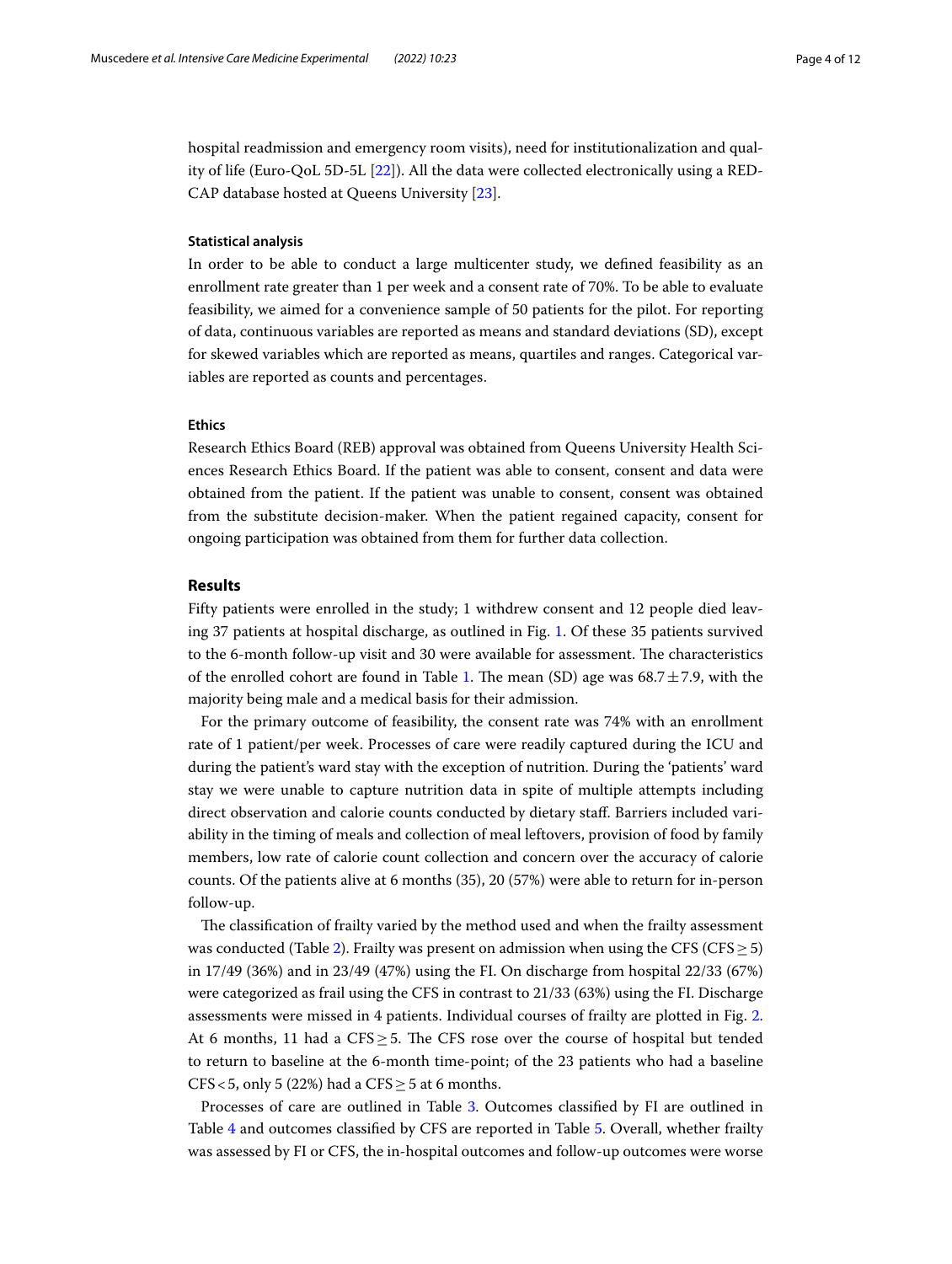

<span id="page-4-0"></span>in those who were classifed as frail. In addition, the level of frailty appeared to remain static in survivors with pre-existing frailty but seemed to progress in non-frail survivors over the course of hospitalization and by the 6-month follow-up. Outcomes categorized by discharge frailty assessment are presented in Additional fle [2:](#page-10-8) Appendix 2, Table S1. Patients identifed as frail on discharge had fewer 28-day ICU-free days, were less likely to be discharged home and more like to be discharged to another facility including longterm care or a rehabilitation facility. The differences in 6-month mortality or quality of life between those that were or not frail on hospital discharge were not statistically signifcant.

# **Discussion**

In this single-center pilot study, we met the a priori enrollment criteria set as necessary to feasibly conduct a multicenter study and were able to develop the data collection tools required for its' conduct. We also demonstrated that frailty identifcation varied with the tool used and was dynamic through the ICU and hospital course. Further, the identifcation of frailty, irrespective of the method used was associated with worse outcomes. Due to the small sample size of this pilot study and its single-center study design, these results are hypothesis generating only but are corroborated by the fndings of other studies [[4,](#page-10-3) [9](#page-11-1), [10](#page-11-2), [24,](#page-11-16) [25\]](#page-11-17). Tis study is novel in its measurement of frailty at diferent times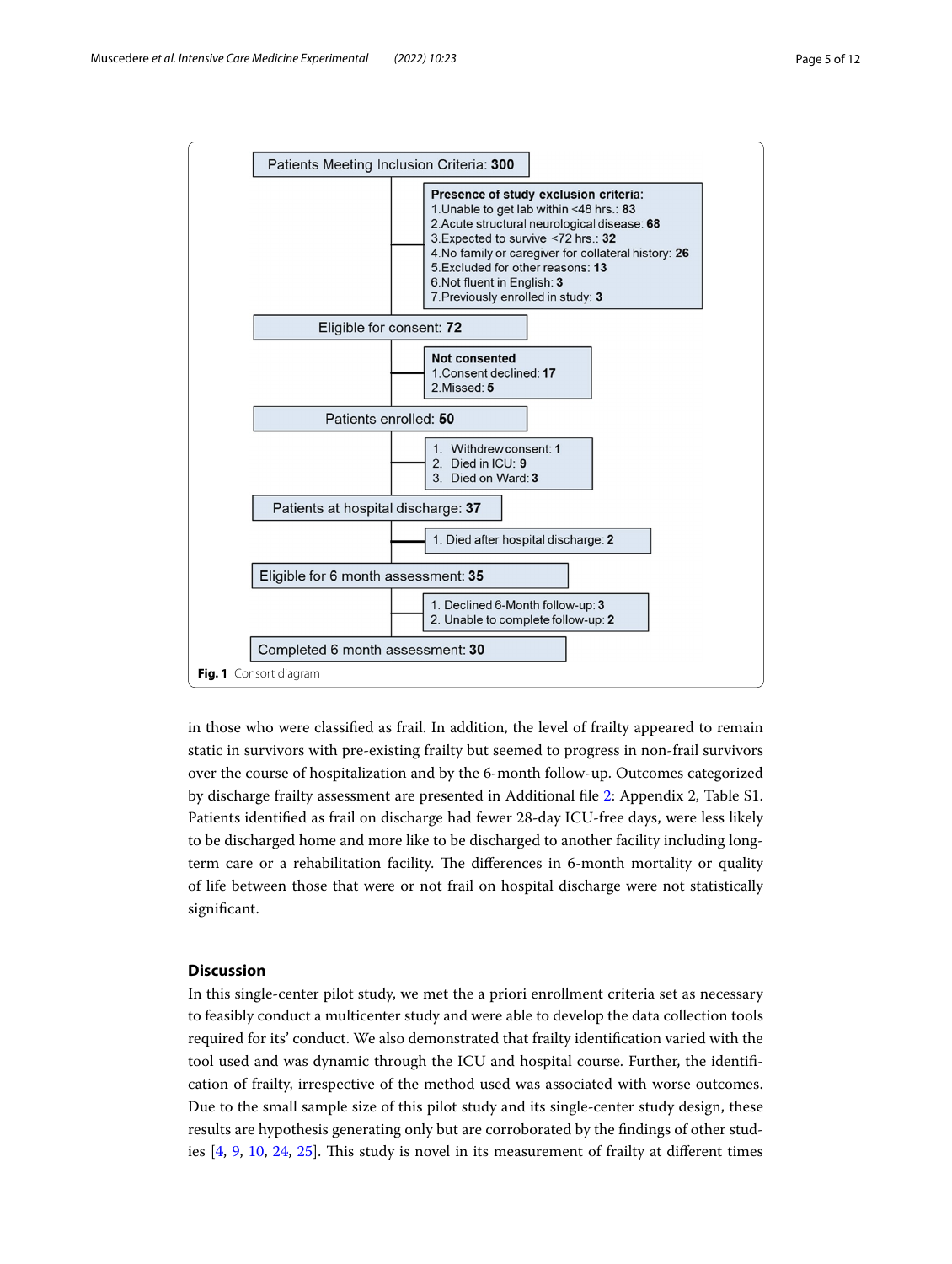# <span id="page-5-0"></span>**Table 1** Baseline characteristics

|                                                 | $N = 49$       |
|-------------------------------------------------|----------------|
| Age: mean $\pm$ SD                              | $68.7 \pm 7.9$ |
| Sex: female-n (%)                               | 18 (36.7%)     |
| Admission type-n (%)                            |                |
| Medical                                         | 37 (75.5%)     |
| Surgical (emergency)                            | $9(18.4\%)$    |
| Surgical (elective)                             | $3(6.1\%)$     |
| Primary diagnosis                               |                |
| Respiratory                                     | 19 (38.8%)     |
| Sepsis                                          | $9(18.4\%)$    |
| Gastrointestinal                                | $9(18.4\%)$    |
| Neurologic                                      | $4(8.2\%)$     |
| Misc                                            | 8 (16.3%)      |
| APACHE II: mean $\pm$ SD                        | $22.3 \pm 6.2$ |
| Charlson Comorbidity Index: mean $\pm$ SD       | $1.8 \pm 1.5$  |
| Short IOCODE: mean $\pm$ SD                     | $3.1 \pm 0.3$  |
| Infection within 2 days of ICU admit: n (%)     | 36 (73.5%)     |
| Antibiotics within 2 days of ICU admit: $n$ (%) | 44 (89.8%)     |
| Frailty Index $\geq$ 0.2                        | 23 (46.9%)     |
| Frailty Index: mean $\pm$ SD                    | $0.2 \pm 0.1$  |
| Clinical Frailty Score > 4: n (%)               | 17 (34.7%)     |
| Frailty Score: mean $\pm$ SD                    | $3.8 \pm 1.8$  |

*SD* standard deviation, *APACHE* acute physiology and chronic health evaluation, *IQCODE* informant questionnaire on cognitive decline in the elderly

|                        | CFS not frail $(< 5)$ | CFS frail $(>5)$ | FI not frail $(0.2)$ | FI not frail $(>0.2)$ |
|------------------------|-----------------------|------------------|----------------------|-----------------------|
|                        | n (%)                 | n (%)            | n (% )               | n (% )                |
|                        | (mean $\pm$ SD)       | (mean $\pm$ SD)  | $(mean + SD)$        | $(mean + SD)$         |
| Admission ( $n = 49$ ) | 32 (65%)              | 17 (36%)         | 26 (53%)             | 23 (47%)              |
|                        | $(2.8 \pm 1.0)$       | $(5.8 \pm 0.8)$  | $(0.1 \pm 0.1)$      | $(0.4 \pm 0.1)$       |
| Discharge $(n=33)^a$   | 11 (33%)              | 22 (67%)         | 12 (36%)             | 21 (63%)              |
|                        | $(3.2 \pm 0.9)$       | $(5.7 \pm 0.8)$  | $(0.1 \pm 0.05)$     | $(0.4 \pm 0.1)$       |
| Mortality              | 4 (13%)               | 8(47%)           | 1(4%)                | 11 (48%)              |

<span id="page-5-1"></span>

| Table 2 Frailty characterization on ICU admission and hospital discharge |
|--------------------------------------------------------------------------|

*CFS* clinical frailty Scale, *FI* frailty index

<sup>a</sup> 12 patients died during the hospitalization and frailty assessments missed in 4 patients

points along with the process of care received and potentially adverse events for which frail patients may be at higher risk for. Although the data generated are preliminary and need to be verifed in a larger multicenter study, they begin to fll some of the knowledge gaps for the interaction between critical illness and frailty.

In this pilot study, enrollment was 1 patient per week. Recognizing that a substantial number of patients of potentially eligible patients were not enrolled and in discussion with the steering committee, the inclusion and exclusion criteria were substantially revised for the multicenter study. In particular, the exclusion of patients with neurological disease was removed. In addition, the timelines for study entry were signifcantly lengthened to 5 days to reduce potential participants lost on weekends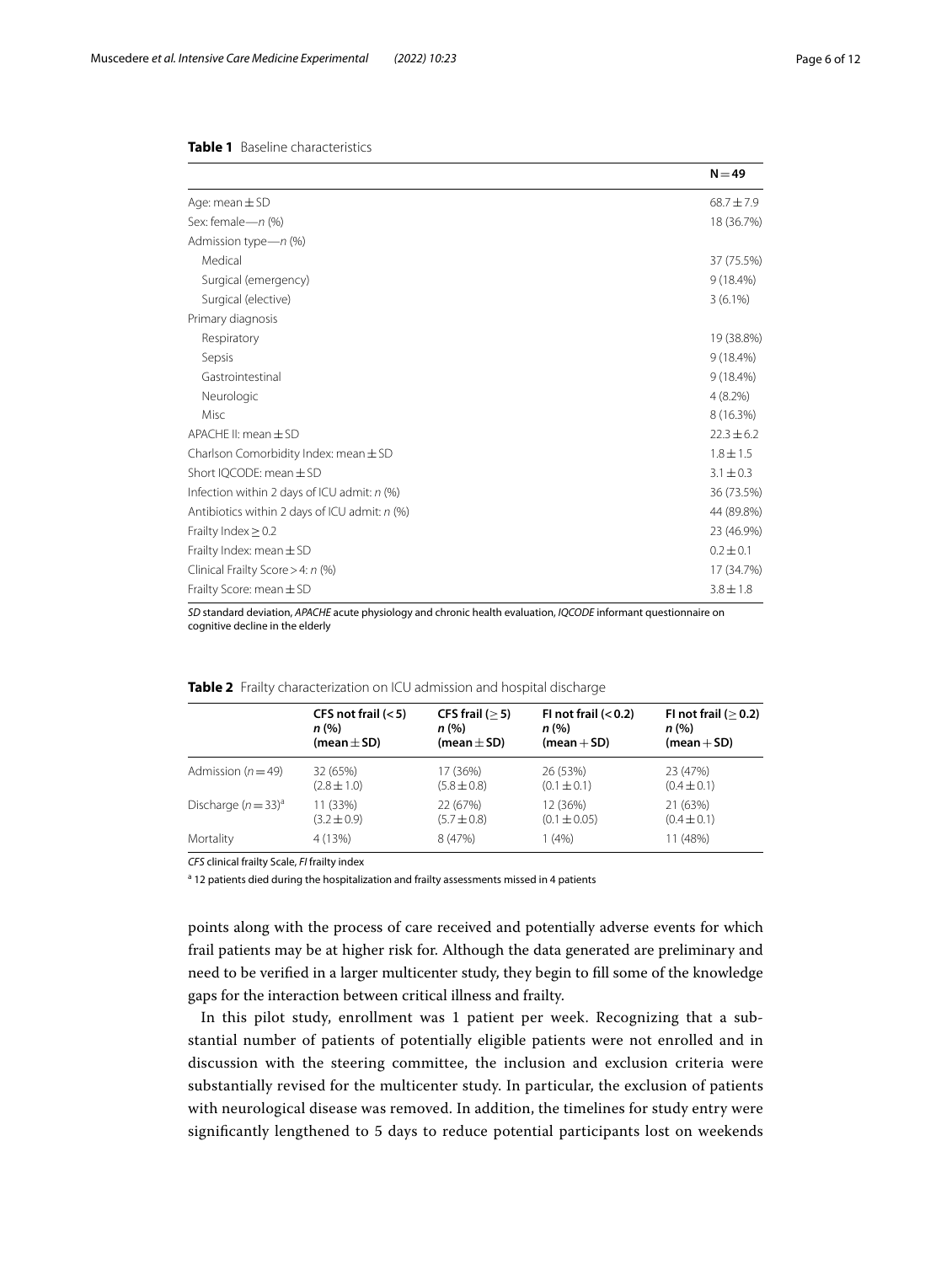

<span id="page-6-0"></span>and holidays. In addition, recognizing that a signifcant number of patients were not able to return for in-person follow-up, for the multicenter study, both in-person and telephone follow-up will be allowed. These changes will facilitate recruitment and increase the generalizability of study fndings. For planning purposes, we estimated that enrollment in the multicenter study will be 1.25 patients/week.

In the multicenter study, we aim to further describe the outcomes associated with the method and timing of frailty ascertainment in addition to the impact of processes of care on frailty outcomes. The analyses to answer our research questions will involve the construction of multi-variate models and we will need to have an adequate number of patients with the characteristics of interest including frailty on ICU admission and hospital discharge. Frailty at hospital discharge can be categorized as that persisting from ICU admission, unchanged, worsened or improved or newly developed, persistent or transitory as a consequence of the critical illness. A priori, the following co-variates may be important for the development or progression of frailty: admission variables (age, sex, body mass index, number of co-morbidities, presence of disability, severity of illness,, presence of cognitive impairment, admission FI, admission CFS), process of care variables (duration of life-support interventions, nutrition received as percentage of recommended amounts, mobility levels, sedation levels) and adverse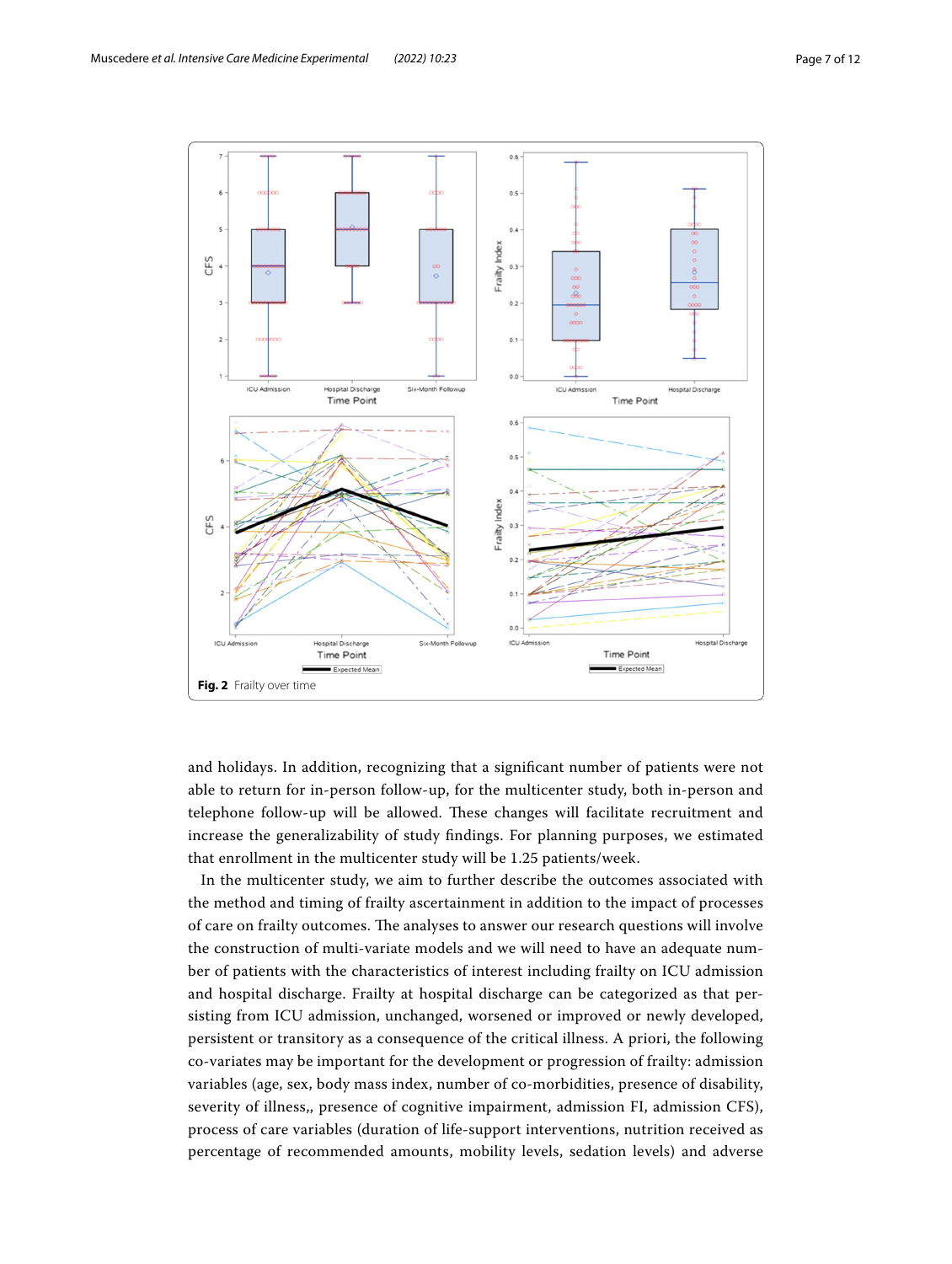<span id="page-7-0"></span>

|  |  | <b>Table 3</b> Care processes and adverse events during ICU and hospital stay |
|--|--|-------------------------------------------------------------------------------|
|  |  |                                                                               |

|                                                                                                                   | $FI \geq 0.2$<br>$(n=23)$ | FI < 0.2<br>$(n=26)$ | p value <sup>1</sup> | $CFS \geq 5$<br>$(n=17)$ | CFS < 5<br>$(n=32)$ | p value <sup>1</sup> | Total<br>$(n=49)$                  |
|-------------------------------------------------------------------------------------------------------------------|---------------------------|----------------------|----------------------|--------------------------|---------------------|----------------------|------------------------------------|
| Nutrition<br>evaluable days:<br>$mean \pm SD$                                                                     | $10.2 \pm 9.8$            | $8.1 \pm 8.9$        | 0.4                  | $12.2 \pm 9.2$           | $7.4 \pm 9.0$       | 0.09                 | $9.1 \pm 9.3$                      |
| Received TPN:<br>n(%)                                                                                             | 2(8.7)                    | 4(15.4)              | 0.7                  | 2(11.8)                  | 4 (12.5)            | 1.0                  | 6 (12.2)                           |
| EN caloric<br>adequacy (%):<br>$mean \pm SD$                                                                      | $44.8 \pm 34.5$           | $50.7 \pm 35.0$      | 0.6                  | $62.4 \pm 22.8$          | $39.8 \pm 37.5$     | 0.03                 | 47.8 $\pm$ 34.5                    |
| EN protein<br>adequacy (%):<br>$mean \pm SD$                                                                      | $44.3 \pm 34.3$           | $50.4 \pm 35.6$      | 0.6                  | $62.2 \pm 24.9$          | $39.3 \pm 37.0$     | 0.03                 | $47.4 \pm 34.7$                    |
| Mobility at ICU<br>discharge <sup>2</sup> :<br>$mean \pm SD$                                                      | $3.1 \pm 3.5$             | $5.3 \pm 3.9$        | 0.04                 | $3.1 \pm 4.0$            | $5.0 \pm 3.6$       | 0.1                  | $4.3 \pm 3.8$                      |
| Proportion ward 0.3 (0.2-0.8)<br>days patient<br>out of bed at<br>least once:<br>median (IQR) or<br>$mean \pm SD$ |                           | $0.7(0.2 - 1.0)$     | 0.27                 | $0.7 \pm 0.4$            | $0.5 \pm 0.4$       | 0.5                  | $0.5(0.2-1.0)$                     |
| Maximum<br>level of activity<br>over ward stay:<br>missing                                                        | 10 (43.5%)                | 3(11.5%)             |                      | 8 (47.1%)                | 5 (15.6%)           |                      | 13 (26.5%)                         |
| Ambulatory                                                                                                        | 11 (47.8%)                | 20 (76.9%)           |                      | 7 (41.2%)                | 24 (75.0%)          |                      | 31 (63.3%)                         |
| Up to a chair                                                                                                     | $0(0.0\%)$                | 3 (11.5%)            |                      | $1(5.9\%)$               | 2(6.3%)             |                      | $3(6.1\%)$                         |
| Bed                                                                                                               | 2(8.7%)                   | $0(0.0\%)$           |                      | $1(5.9\%)$               | $1(3.1\%)$          |                      | $2(4.1\%)$                         |
| Proportion<br>ICU days with<br>CAM assessed:<br>median (IQR)                                                      | $0.8(0.7-1.0)$            | $0.9(0.6-1.0)$       | 0.6                  | $0.9$ $[0.6 - 0.9)$      | $0.9$ $[0.7 - 1.0)$ | 0.5                  | $0.9(0.7-1.0)$                     |
| Proportion<br>ICU days with<br>$CAM + ve score:$<br>median (IQR)                                                  | $0.2(0.0-0.5)$            | $0.1(0.0-0.4)$       | 0.2                  | $0.2(0.0-0.5)$           | $0.2(0.0-0.4)$      | 0.4                  | $0.2(0.0-0.5)$                     |
| Proportion<br>ward days with<br>CAM assessed:<br>median (IQR)                                                     | $1.0(1.0-1.0)$            | $1.0(1.0-1.0)$       | 0.3                  | $1.0(1.0-1.0)$           | $1.0(0.96 - 1.0)$   | 0.04                 | $1.0(1.0-1.0)$                     |
| Proportion<br>ward days with<br>$CAM + ve score:$<br>median (IQR)                                                 | $0.0(0.0-0.0)$            | $0.0(0.0-0.0)$       | 1.0                  | $0.0$ $[0.0 - 0.0)$      | $0.0(0.0-0.0)$      | 1.0                  | $0.0$ $[0.00, 0]$<br>$(0.0 - 0.0)$ |
| Number new<br>antibiotics<br>ICU day 2-28:<br>median (IQR)                                                        | $1.0(0.0-0.0)$            | $1.0(0.0-3.0)$       | 0.867                | $1.0(0.0-2.0)$           | $0.0(0.0-1.0)$      | 0.361                | $1.0(0.0-2.0)$                     |
| Number of<br>positive cultures<br>ICU day 2-28:<br>median (IQR)                                                   | $1.0(0.0-2.0)$            | $0.0(0.0-2.0)$       | 0.544                | $1.0(0.0-2.0)$           | $1.0(0.0-3.0)$      | 0.614                | $0.0(0.0-2.0)$                     |

*FI* Frailty Index, *CFS* Clinical Frailty Score, *SD* Standard Deviation, *TPN* Total Parenteral Nutrition, *EN* Enteral Nutrition, *IQR* Interquartile Range, *ICU* Intensive Care Unit,

<sup>1</sup> p-values are Fisher's exact test for categorical variables and t-test or Wilcoxon rank-sum test for continuous variables

<sup>2</sup> As measured by the ICU Mobility Scale (ranges from 0 = bed bound to 10 = able to walk independently)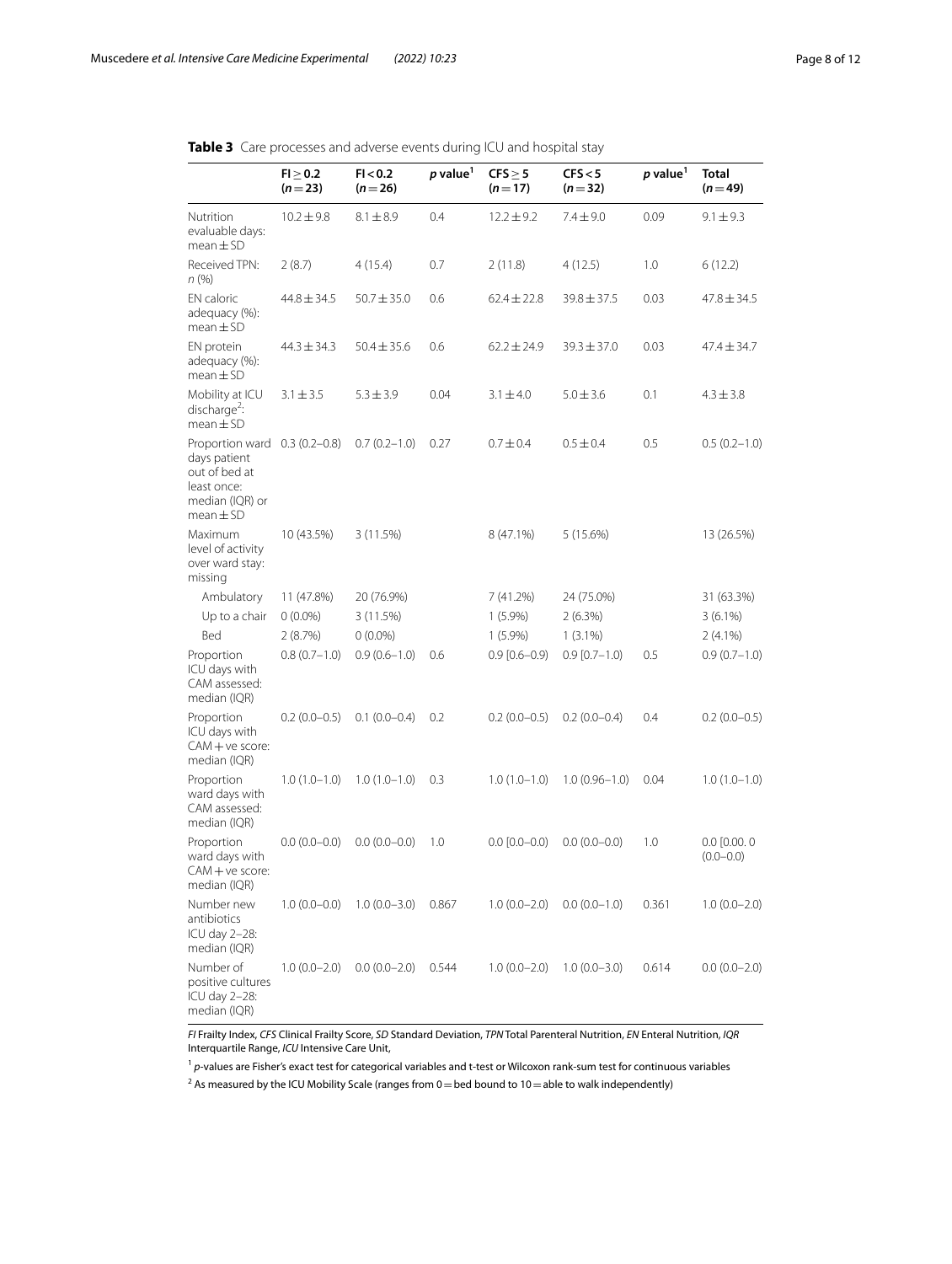|                                                            | <b>Admission</b><br>frailty<br>index > 0.2<br>$(n=23)$ | <b>Admission</b><br>frailty<br>index < 0.2<br>$(n=26)$ | <b>Total</b><br>$(n=49)$ | $p$ value* |
|------------------------------------------------------------|--------------------------------------------------------|--------------------------------------------------------|--------------------------|------------|
| $F$ I on ICU admission: mean $FSD$                         | $0.4 \pm 0.1$                                          | $0.1 \pm 0.1$                                          | $0.2 \pm 0.1$            | < 0.001    |
| FI on hospital discharge: mean $\pm$ SD                    | $0.3 \pm 0.1$                                          | $0.2 + 0.1$                                            | $0.3 + 0.1$              | 0.034      |
| Change in FI from admission to discharge:<br>$mean \pm SD$ | $-0.0 \pm 0.1$                                         | $0.1 \pm 0.1$                                          | $0.1 \pm 0.1$            | 0.003      |
| CFS on ICU admission: mean $\pm$ SD                        | $5.1 \pm 1.3$                                          | $2.7 + 1.3$                                            | $3.8 + 1.8$              | < 0.001    |
| CFS at 6-month follow-up: mean $\pm$ SD                    | $4.6 \pm 1.3$                                          | $3.3 \pm 1.6$                                          | $3.7 \pm 1.6$            | 0.033      |
| FI on hospital discharge                                   |                                                        |                                                        |                          | < 0.001    |
| < 0.2                                                      | $1(4.3\%)$                                             | 11 (42.3%)                                             | 12 (24.5%)               |            |
| > 0.2                                                      | 10 (43.5%)                                             | 10 (38.5%)                                             | 20 (40.8%)               |            |
| Unknown                                                    | $1(4.3\%)$                                             | 4 (15.4%)                                              | $5(10.2\%)$              |            |
| Length of ICU stay (days): median (IQR)                    | $12.0(6.0-20.0)$                                       | $7.5(5.0 - 14.0)$                                      | $9.0(5.0 - 16.0)$        | 0.366      |
| Length of hospital stay (days): median (IQR)               | 23.0 (13.0-38.0)                                       | 25.5 (13.0-51.0)                                       | 25.0 (13.0-39.0)         | 0.912      |
| 28 Day ICU-free days: median (IQR)                         | $0.0(0.0-19.00)$                                       | 20.5 (13.0-23.0)                                       | $16.0(0.0 - 22.0)$       | 0.005      |
| Hospital mortality: $n$ (%)                                | 11 (47.8%)                                             | $1(3.8\%)$                                             | 12 (24.5%)               | < 0.001    |
| Hospital discharge destination                             |                                                        |                                                        |                          | 0.437      |
| Home                                                       | 8 (34.8%)                                              | 18 (69.2%)                                             | 26 (53.0%)               |            |
| Rehabilitation Center                                      | 2(8.7%)                                                | 4 (15.4%)                                              | 6(12.2%)                 |            |
| Long-term care facility                                    | $1(4.3\%)$                                             | 2(7.7%)                                                | $3(6.1\%)$               |            |
| Other acute care hospital                                  | $1(4.3\%)$                                             | $1(3.8\%)$                                             | $2(4.1\%)$               |            |
| 6-month mortality: $n$ (%)                                 | 12 (52.2%)                                             | 2(7.7%)                                                | 14 (28.6%)               | 0.001      |
| 6-month Quality of Life (EQ-5D-5L Index):<br>$mean \pm SD$ | $0.6 \pm 0.2$                                          | $0.8 \pm 0.2$                                          | $0.7 \pm 0.2$            | 0.047      |

### <span id="page-8-0"></span>**Table 4** Outcomes by admission frailty index

*FI* frailty index, *CFS* clinical frailty scale, *SD* standard deviation, *ICU* intensive care unit, *IQR* interquartile range

\* *p*-values are Fisher's exact test for categorical variables and t-test or Wilcoxon rank-sum test for continuous variables

events (nosocomial infections, occurrence and duration of delirium). For multi-variable models, it is desirable to have at least 10 events for every co-variate [[26](#page-11-18)].

In this pilot study, approximately 40% of patients who were not frail on ICU admission (both by FI and CFS) survived, but also were found to be frail on hospital discharge. Further hospital mortality in those who were frail on ICU admission (both by FI and CFS) was approximately 47% which is higher than in some larger studies. In a meta-analysis of ICU studies, patients with frailty were reported to have a hospital mortality of 30% [[4\]](#page-10-3).

Given the uncertainty, for the multicenter study, we will utilize an event driven sample size where we will recruit patients until we have recruited at least 120 frail survivors and at least 150 newly developed frail survivors at hospital discharge. Assuming a mortality rate of between 30 and 45% in enrolled frail patients, between 170 and 220 patients with frailty would need to be enrolled to have 120 frail survivors. To have at least 150 patients with newly developed frailty at hospital discharge, we would need to enroll approximately 375 non-frail patients. In our pilot study, 36% of patients were frail based on the CFS and 49% were frail based on the FI. With a sample size of 700 patients, we expect to have 250–340 frail patients, at least 130 frail survivors to hospital discharge and at least 180 patients with newly developed frailty.

Strengths of this study include the measurement of frailty using diferent methods at diferent time points during critical illness and the collection of data outside the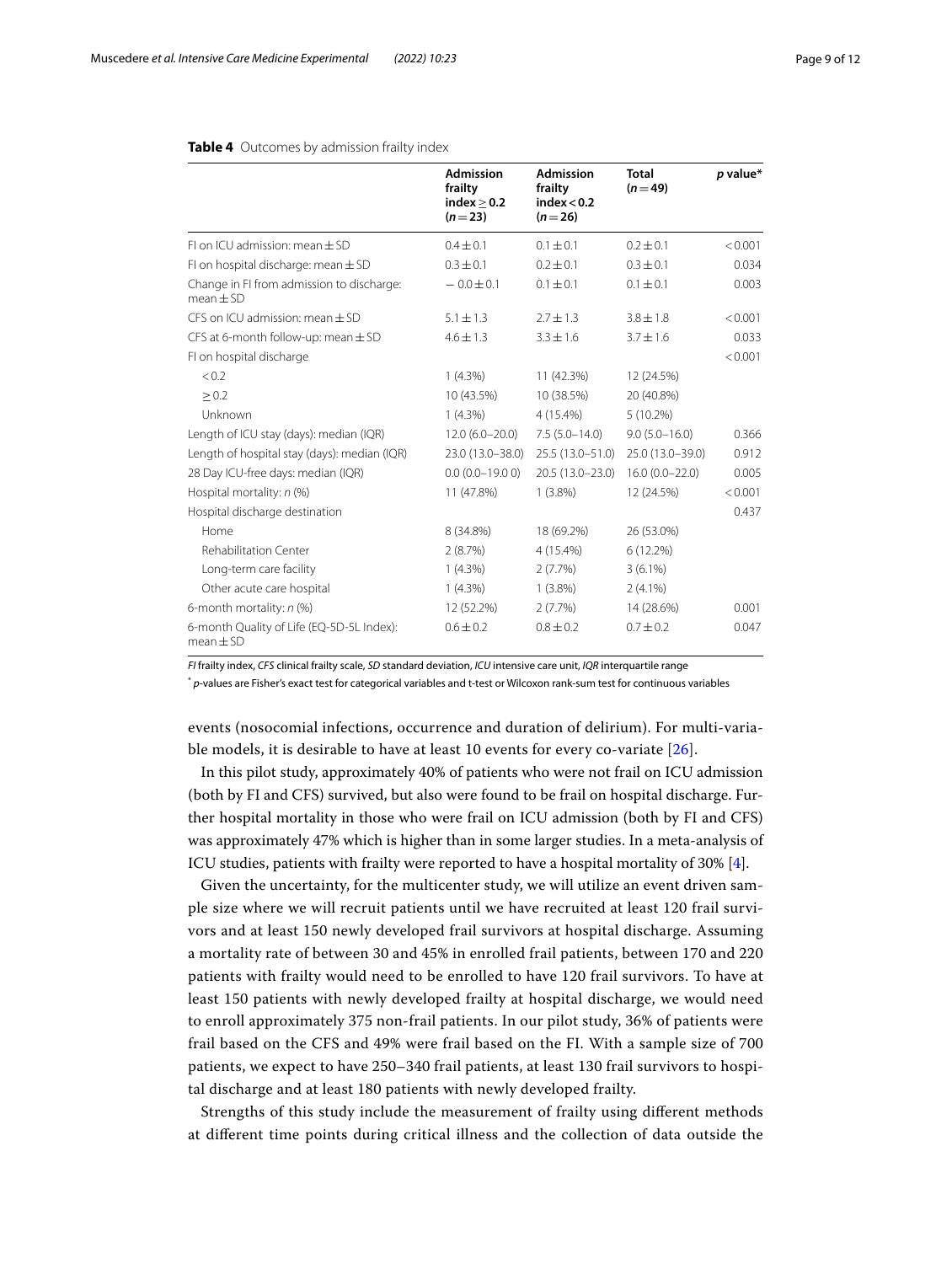|                                                              | <b>Admission</b><br><b>Frailty</b><br>Score $> 5$<br>$(n=17)$ | <b>Admission</b><br>Frailty<br>Score $<$ 5<br>$(n=32)$ | <b>Total</b><br>$(n=49)$ | p value* |
|--------------------------------------------------------------|---------------------------------------------------------------|--------------------------------------------------------|--------------------------|----------|
| CES on ICU admission: mean $\pm$ SD                          | $5.8 \pm 0.8$                                                 | $7.8 + 1.0$                                            | $3.8 + 1.8$              | < 0.001  |
| CFS on hospital discharge: mean $\pm$ SD                     | $5.1 \pm 1.6$                                                 | $4.8 \pm 1.4$                                          | $4.9 \pm 1.4$            | 0.631    |
| Change in CFS from admission to discharge:<br>$mean \pm SD$  | $-0.5 \pm 1.5$                                                | $2.2 \pm 1.7$                                          | $1.4 \pm 2.0$            | < 0.001  |
| CFS at 6-month follow-up: mean $\pm$ SD                      | $5.3 \pm 1.3$                                                 | $3.3 + 1.4$                                            | $3.7 + 1.6$              | 0.002    |
| $F$ I on ICU admission: mean $FSD$                           | $0.4 \pm 0.1$                                                 | $0.1 \pm 0.1$                                          | $0.2 \pm 0.1$            | < 0.001  |
| CFS 5 or above at hospital discharge: n (%)                  |                                                               |                                                        |                          | 0.014    |
| < 5                                                          | $1(5.9\%)$                                                    | 10 (31.3%)                                             | 11 (22.4%)               |          |
| $\geq$ 5                                                     | $8(47.1\%)$                                                   | 14 (43.8%)                                             | 22 (44.9%)               |          |
| Unknown                                                      | $0(0.0\%)$                                                    | 4 (12.5%)                                              | 4(8.2%)                  |          |
| Length of ICU stay (days): median (IQR)                      | 13.0 (9.0-20.0)                                               | $6.0(4.0-12.5)$                                        | $9.0(5.0 - 16.0)$        | 0.030    |
| Length of hospital stay (days): median (IQR)                 | 26.0 (17.0-38.0)                                              | 24.0 (12.5-43.0)                                       | 25.0 (13.0-39.0)         | 0.644    |
| 28-day ICU-free days: mean $\pm$ SD                          | $7.2 + 9.0$                                                   | $15.0 \pm 10.3$                                        | $12.3 + 10.4$            | 0.012    |
| Hospital mortality: $n$ (%)                                  | 8 (47.1%)                                                     | 4 (12.5%)                                              | 12 (24.5%)               | 0.013    |
| Discharge location: n (%)                                    |                                                               |                                                        |                          | 0.679    |
| Home                                                         | 5(29.4%)                                                      | 24 (65.7%)                                             | 26 (53.0%)               |          |
| Rehabilitation center                                        | 2(11.8%)                                                      | 4 (12.5%)                                              | 6(12.2%)                 |          |
| Long-term care facility                                      | $1(5.9\%)$                                                    | $2(6.3\%)$                                             | $3(6.1\%)$               |          |
| Other acute care hospital                                    | $1(5.9\%)$                                                    | $1(3.1\%)$                                             | $2(4.1\%)$               |          |
| 6-month mortality: $n$ (%)                                   | $9(52.9\%)$                                                   | 5 (15.6%)                                              | 14 (28.6%)               | 0.009    |
| Six-month Quality of Life (EQ-5D-5L Index):<br>$mean \pm SD$ | $0.5 + 0.2$                                                   | $0.8 + 0.2$                                            | $0.7 + 0.2$              | 0.005    |

## <span id="page-9-0"></span>**Table 5** Outcomes by admission clinical frailty scale

*CFS* clinical frailty scale, *FI* frailty index, *SD* standard deviation, *ICU* intensive care unit, *IQR* interquartile range

\* *p*-values are Fisher's exact test for categorical variables and t-test or Wilcoxon rank-sum test for continuous variables

ICU. Limitations of this study included its single-center design, signifcant loss of patients to follow-up and that it was not powered for detailed analyses. All the results observed are hypothesis generating and will need to be confrmed in the larger multicenter study that will be adequately powered to control for important co-variates.

In conclusion, a large multicenter study studying the measurement of frailty in critically ill patients with diferent ascertainment tools at both ICU admission and hospital discharge was determined to be feasible and is currently in progress. The processes and data collection tools developed for the pilot study are being used in the multicenter study. The results of this pilot study have also been used to inform the sample size estimates for the multicenter study. This pilot study provides is an important step forward in elucidating the interaction between frailty and critical illness. It is only by better understanding frailty in critically ill patients including how to ascertain it and the impact of processes of care on its outcomes that we can design interventions that will improve outcomes.

#### **Abbreviations**

ICU: Intensive care unit; CFS: Clinical frailty scale; FI: Frailty index; CPR: Cardio-pulmonary resuscitation; APACHE: Acute physiology and chronic health evaluation; IQCODE: Informant questionnaire on cognitive decline in the elderly; CAM: Confusion assessment method; SD: Standard deviation.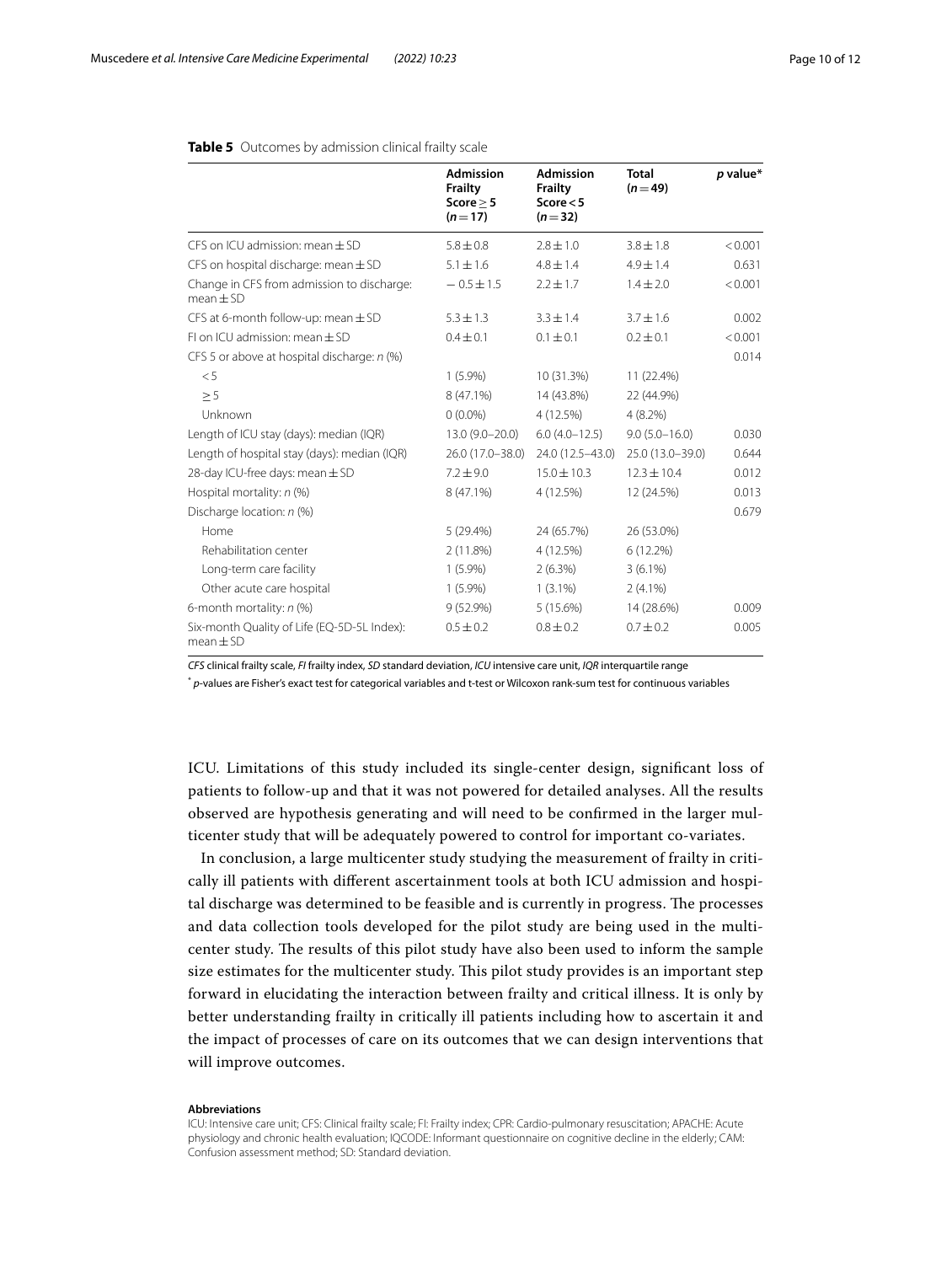## **Supplementary Information**

The online version contains supplementary material available at [https://doi.org/10.1186/s40635-022-00446-7.](https://doi.org/10.1186/s40635-022-00446-7)

#### <span id="page-10-8"></span><span id="page-10-7"></span>**Additional fle 1: Appendix 1.** Frailty Index Items.

**Additional fle 2: Appendix 2. Table S1.** Outcomes by Discharge Frailty Index.

#### **Acknowledgements**

We would like to acknowledge Tracy Boyd and Miranda Hunt who acted as the study coordinators. In addition, we would like to thank the patients and their families who made this study possible by their agreement to participate and by donating valuable time for data collection.

#### **Author contributions**

JM conceptualized the study and is responsible for study conduct. All of the authors contributed to protocol development, provided content and reviewed the manuscript. AD and PN were responsible for data analysis. All authors read and approved the fnal manuscript.

#### **Funding**

Through an unrestricted grant from Canadian Frailty Network. The funder of the study had no role in its analysis, interpretation or in preparation of the manuscript.

#### **Availability of data and materials**

The data generated during the current study are not publicly available pending the conduct of the multicenter study but are available from the corresponding author on reasonable request.

## **Declarations**

#### **Ethics approval and consent to participate**

Approval was obtained from Queens University Health Sciences Research Ethics Board. Consent was obtained from the patient if they were able to consent. If unable, consent was obtained from the substitute decision-maker. Consent for ongoing participation was obtained from patients regaining capacity.

#### **Consent for publication**

Not applicable.

#### **Competing interests**

JM is the scientifc director for the Canadian Frailty Network, which is a pan-Canadian not-for-proft network funded through the Networks of Centers of Excellence (NCE) program by the government of Canada**.**

#### **Author details**

<sup>1</sup> Department of Critical Care Medicine, Queens University, Kingston Health Sciences Center, 76 Stuart Street, Kingston, ON K7L 2V7, Canada. <sup>2</sup> Department of Critical Care Medicine, University of Alberta, Edmonton, Canada. <sup>3</sup> Kingston Health Sciences Center, Kingston, ON, Canada. <sup>4</sup>University of Alberta, Edmonton, Canada.

# Received: 21 January 2022 Accepted: 9 May 2022 Published online: 10 June 2022

#### **References**

- <span id="page-10-0"></span>1. Xue QL (2011) The frailty syndrome: defnition and natural history. Clin Geriatr Med 27:1–15
- <span id="page-10-1"></span>2. Walston J, Hadley EC, Ferrucci L, Guralnik JM, Newman AB, Studenski SA, Ershler WB, Harris T, Fried LP (2006) Research agenda for frailty in older adults: toward a better understanding of physiology and etiology: summary from the American Geriatrics Society/National Institute on Aging Research Conference on Frailty in Older Adults. J Am Geriatr Soc 54:991–1001
- <span id="page-10-2"></span>3. Bagshaw SM, Stelfox HT, McDermid RC, Rolfson DB, Tsuyuki RT, Baig N, Artiuch B, Ibrahim Q, Stollery DE, Rokosh E, Majumdar SR (2014) Association between frailty and short- and long-term outcomes among critically ill patients: a multicentre prospective cohort study. CMAJ 186:E95-102
- <span id="page-10-3"></span>4. Muscedere J, Waters B, Varambally A, Bagshaw SM, Boyd JG, Maslove D, Sibley S, Rockwood K (2017) The impact of frailty on intensive care unit outcomes: a systematic review and meta-analysis. Intensive Care Med 43:1105–1122
- <span id="page-10-4"></span>5. Flaatten H, De Lange DW, Morandi A, Andersen FH, Artigas A, Bertolini G, Boumendil A, Cecconi M, Christensen S, Faraldi L, Fjolner J, Jung C, Marsh B, Moreno R, Oeyen S, Ohman CA, Pinto BB, Soliman IW, Szczeklik W, Valentin A, Watson X, Zaferidis T, Guidet B, group VIPs, (2017) The impact of frailty on ICU and 30-day mortality and the level of care in very elderly patients (≥ 80 years). Intensive Care Med 43:1820–1828
- <span id="page-10-5"></span>6. Mitnitski AB, Mogilner AJ, Rockwood K (2001) Accumulation of defcits as a proxy measure of aging. ScientifcWorld-Journal 1:323–336
- <span id="page-10-6"></span>7. Fried LP, Tangen CM, Walston J, Newman AB, Hirsch C, Gottdiener J, Seeman T, Tracy R, Kop WJ, Burke G, McBurnie MA, Cardiovascular Health Study Collaborative Research G (2001) Frailty in older adults: evidence for a phenotype. J Gerontol A Biol Sci Med Sci 56:M146-156